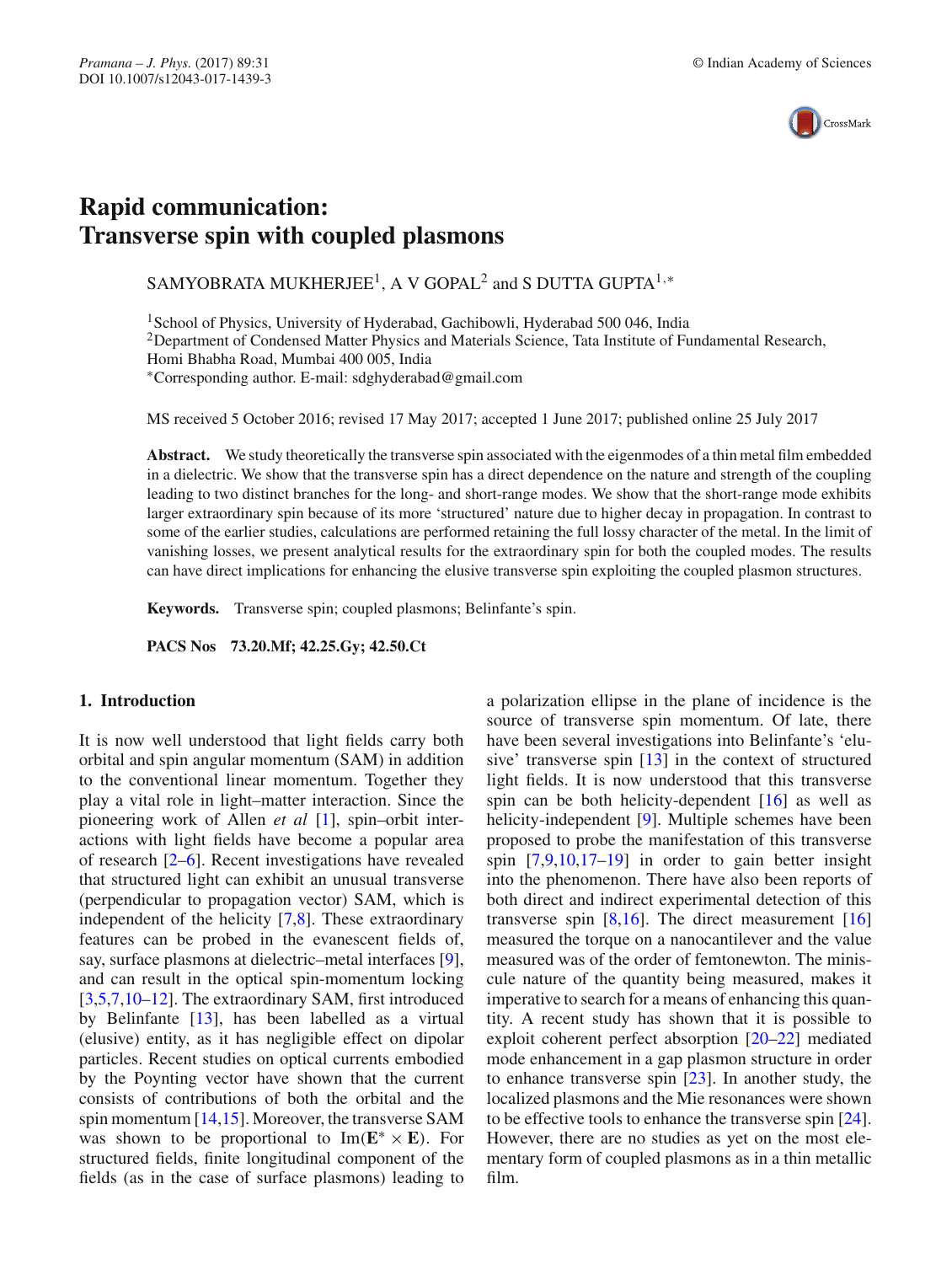

Figure 1. Schematic view of the geometry under consideration. We exploit the symmetry and consider only the right half of the structure.

In this paper, we focus our attention on the eigenmodes of a thin metallic film and calculate the transverse spin for both the long- and short-range modes. Note that the coupled modes of a thin film has been the subject of extensive research for the past several decades and the field enhancement associated with the long-range mode has been identified as an effective tool to enhance the nonlinear optical effects  $[25-28]$ . We show that for sufficient coupling the transverse spin splits into shortrange and long-range branches. One may expect larger transverse spin due to larger local field enhancement for the long-range mode. Contrary to this expectation, the transverse spin exhibited by the short-range mode is shown to be larger than that of the long-range one. This is ascribed to the more structured (with larger decay) nature for the short-range mode. Our study thus reveals the importance of having structured fields for enhancing the transverse spin.

The structure of the paper is as follows. In Section 2, we present a brief description of the system and formulate the problem. Following [29] we present a simple matrix method to calculate the dispersion characteristics and the eigenmodes of the structure and use them to calculate the transverse spin. Section 3 contains the results of the numerical calculations retaining the losses in the metal film. In contrast, in most of the existing studies intrinsic losses in the metal are ignored [7,9]. We show distinct branches for the transverse spin corresponding to the bifurcation of the dispersion results. In Section 4, we present closed-form expressions for the transverse spin for both the branches of the coupled modes ignoring the losses in the metal in order to gain theoretical insight. Major findings of this paper are summarized in the conclusion.

## **2. Formulation of the problem**

Consider the simplest possible structure supporting coupled surface plasmons, as in the early work of Sarid *et al* [25,29,30] (see figure 1). It comprises a thin metal film with dielectric constant  $\epsilon_m$  and thickness *d* placed in a dielectric with dielectric constant  $\epsilon_t$ . The structure is symmetric about the *x*–*y* plane and we exploit this symmetry to simplify our calculations by considering only the positive  $\zeta$  half-space. We can focus our calculations only on the boundary at  $z = d/2$  and using symmetry arguments, deduce the fields in the negative *z* halfspace. As surface plasmons can be excited only by TM polarized waves, we write the magnetic field inside the metal as

$$
\sqrt{\mu_0} H_{my} = \sqrt{\mu_0} A_0 (e^{ik_{mz}z} \pm e^{-ik_{mz}z}) e^{ik_x x} , \qquad (1)
$$

where  $A_0$  is the amplitude of the magnetic field in the metal,  $k_{mz} = i\sqrt{k_x^2 - k_0^2 \epsilon_m} = i\bar{k}_{mz}$ . One can arrive at similar equations for the fields in ambient dielectric where the *z*-component of the wave vector  $k_{tz} = i\sqrt{k_x^2 - k_0^2 \epsilon_t} = i\bar{k}_{tz}$ . Note that we have put the *z*component of the wave vectors in a form to highlight the evanescent character of the waves in both metal and the dielectric. Recall that we are looking at an eigenproblem where there are no external excitations and we are posing the question when the eigenmodes can exist and can propagate along *x*-axis with a given *z* spatial profile localized near the film. The upper and lower signs in eq. (1) are for the symmetric and the antisymmetric modes, respectively. Here the symmetry is decided by the even–odd character of the magnetic spatial field distribution  $H<sub>v</sub>$  about the  $z = 0$  plane. Later we shall refer to these modes as long-range and short-range ones, judging by their propagation losses (imaginary part of  $k_x$ ). Using Maxwell's equations, we can calculate the field *Emx* as follows:

$$
\sqrt{\epsilon_0} E_{mx} = p_{mz} \sqrt{\mu_0} A_0 (e^{ik_{mz}z} \mp e^{-ik_{mz}z}) e^{ik_x x} . \tag{2}
$$

Making use of the transfer matrices [29], we can relate the tangential components at  $z = 0$  and  $z = d/2$  to obtain

$$
\begin{pmatrix} 1 & \pm 1 \\ p_{mz} \mp p_{mz} \end{pmatrix} \begin{pmatrix} \sqrt{\mu_0} A_0 \\ \sqrt{\mu_0} A_0 \end{pmatrix} = M_T \begin{pmatrix} 1 \\ p_{tz} \end{pmatrix} \sqrt{\mu_0} A_t, \quad (3)
$$

where  $A_t$  is the amplitude of  $H_y$  in the dielectric,  $p_{mz} =$  $k_{mz}/k_0 \epsilon_m$ ,  $p_{tz} = k_{tz}/k_0 \epsilon_t$ . For our geometry (see figure 1), the properties of the metal film are encoded in the transfer matrix

$$
M_T = \begin{pmatrix} \cos\left(\frac{k_{mz}d}{2}\right) & -\frac{i}{p_{mz}}\sin\left(\frac{k_{mz}d}{2}\right) \\ -ip_{mz}\sin\left(\frac{k_{mz}d}{2}\right) & \cos\left(\frac{k_{mz}d}{2}\right) \end{pmatrix}.
$$
 (4)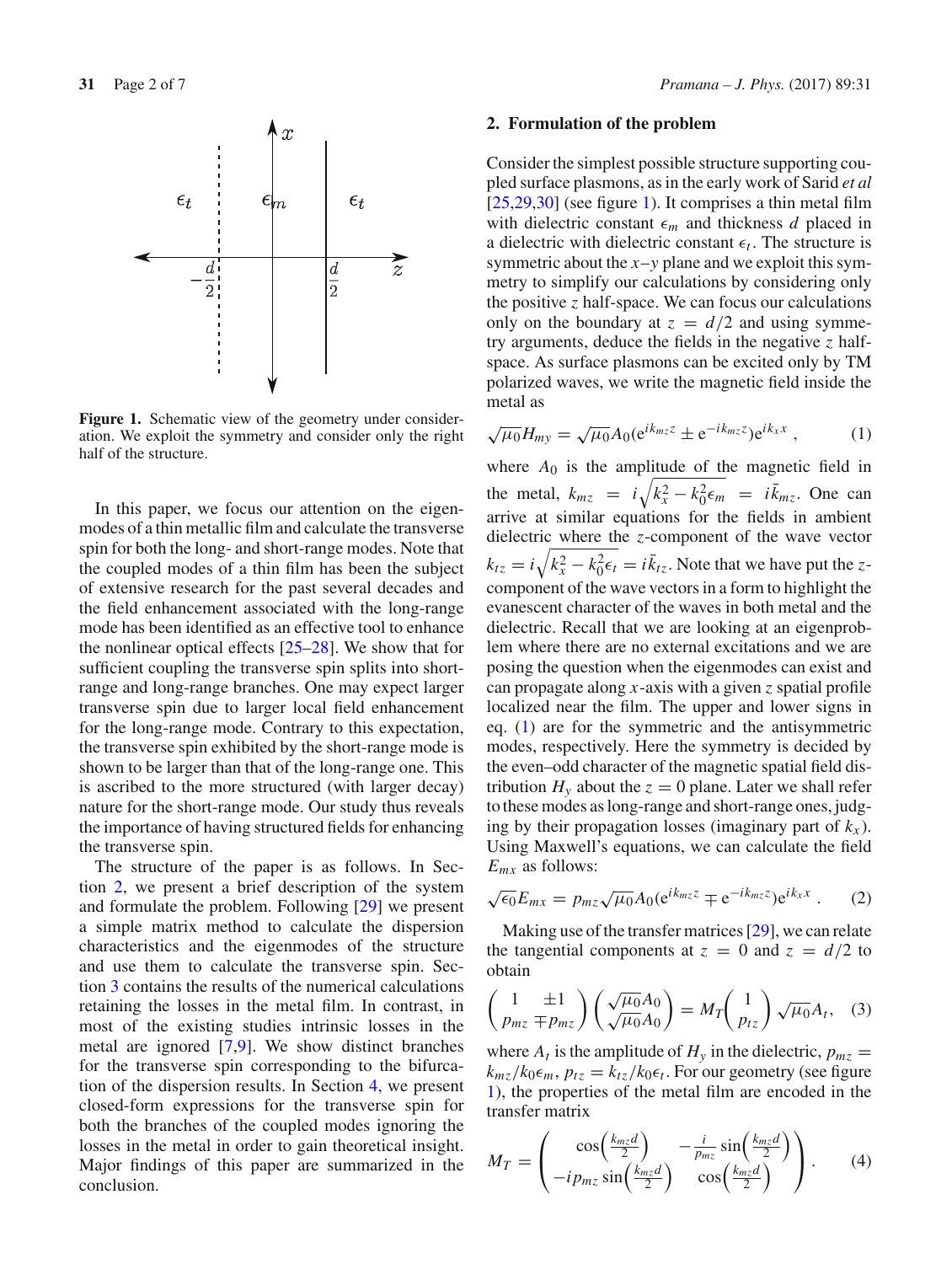As mentioned earlier, we get the symmetric and antisymmetric cases, by picking the upper and lower signs, respectively in eq. (3). The transfer matrix equation (see eq. (3)) gives us the dispersion relation as well as the amplitude relation for both the coupled modes. Using the upper sign in eq.  $(3)$  we get the well-known dispersion relation [29,30] for the *symmetric* case as

$$
\epsilon_m k_{tz} + \epsilon_t k_{mz} \tanh\left(\frac{\bar{k}_{mz}d}{2}\right) = 0. \tag{5}
$$

We can now use this dispersion relation to derive the amplitude of the transmitted magnetic field in the dielectric

$$
A_t^s = 2A_0 \cosh\left(\frac{k_{mz}d}{2}\right).
$$
 (6)

Using the lower sign, we get the dispersion relation and transmitted amplitude for the *antisymmetric* case [29,30] as

$$
\epsilon_m k_{tz} + \epsilon_t k_{mz} \coth\left(\frac{\bar{k}_{mz}d}{2}\right) = 0,\tag{7}
$$

$$
A_t^a = -2A_0 \sinh\left(\frac{\bar{k}_{mz}d}{2}\right).
$$
 (8)

Now that we know the dispersion and amplitude relations for both the coupled modes, we can proceed to calculate explicit expressions for the electric and magnetic fields and thus calculate the spin. In SI units, we define the spin angular momentum density carried by the light, which gives the local expectation of the spin operator as [14,15] as

$$
\mathbf{s} = \frac{\mathrm{Im}(\epsilon_0 \mathbf{E}^* \times \mathbf{E} + \mu_0 \mathbf{H}^* \times \mathbf{H})}{4\omega} \,. \tag{9}
$$

# **3. Numerical calculations**

In this section, we present the results of our numerical calculations. For our calculations, we have used two wavelengths  $\lambda = 633$  nm and  $\lambda = 1550$  nm. We use  $\epsilon_t = 1$  (air). For the purpose of our numerical calculations, we assume a gold (Au) film and calculate  $\epsilon_m$  via spline interpolation from the data of Johnson and Christy [31]. But first, we have to deal with normalization in order to make our comparisons of the transverse spin for different wavelengths and metal film thicknesses *d* meaningful. We normalize the power flow into the system at  $x = 0$  to unity

$$
\int_{-\infty}^{\infty} P_x dz = 1.
$$
 (10)



**Figure 2.** (a) *Dispersion curve*: Shows the real part of  $k_x$  as a function of *d*. The solid line is for the antisymmetric mode  $\lambda = 1.55 \mu$ m. The dashed line is for the symmetric mode at the same wavelength. The dotted line is for the antisymmetric mode at  $\lambda = 0.633 \,\mu \text{m}$ . The dashed–dotted line is for the symmetric mode at the same wavelength and (**b**) is the same as (a) except that it shows the imaginary part of  $k_x$ .

As spin is related to the spin part of the Poynting vector as

$$
\mathbf{P}_s = c^2 (\nabla \times \mathbf{s}),\tag{11}
$$

the quantity

$$
\mathbf{s}' = \frac{\mathbf{s}c^2}{\int_{-\infty}^{\infty} P_x \mathbf{d}z} \tag{12}
$$

is dimensionless. We integrate  $P_x$  over  $z$  as the coupled plasmons propagate in the *x* direction localized in the metal film. Hereafter in this section, we refer to this normalized, dimensionless **s**' as the transverse spin.

We first look at the dispersion curves for the coupled surface plasmons for two different wavelengths:  $\lambda = 1.55 \,\mu\text{m}$  and  $\lambda = 0.633 \,\mu\text{m}$ . Figure 2 clearly shows that compared to  $\lambda = 1.55 \mu m$  we get stronger coupling for a given *d* at  $\lambda = 0.633 \mu$ m. Also, from figure 2b, we can see that the antisymmetric mode has higher values for the imaginary part of  $k_x$  compared to the symmetric mode. Thus, the antisymmetric plasmon will decay faster than the symmetric plasmon while propagating along *x*. Thus, the antisymmetric plasmon is called the short-range (SR) plasmon and the symmetric plasmon is called the long-range (LR) plasmon.

As mentioned earlier, we are dealing with TM polarized waves and the single magnetic field component has no contribution to the transverse spin. Any transverse spin would therefore have its origin in the rotation of the electric field. We now look at the electric field and how it behaves in the *x*–*z* plane which is the plane of incidence. First we look at the fields for  $\lambda = 0.633 \,\mu$ m. We see that as we move in the *x* direction, the electric field rotates. The period of rotation is much less for the antisymmetric mode than for the symmetric mode because of the higher value of the real part of  $k_x$  in the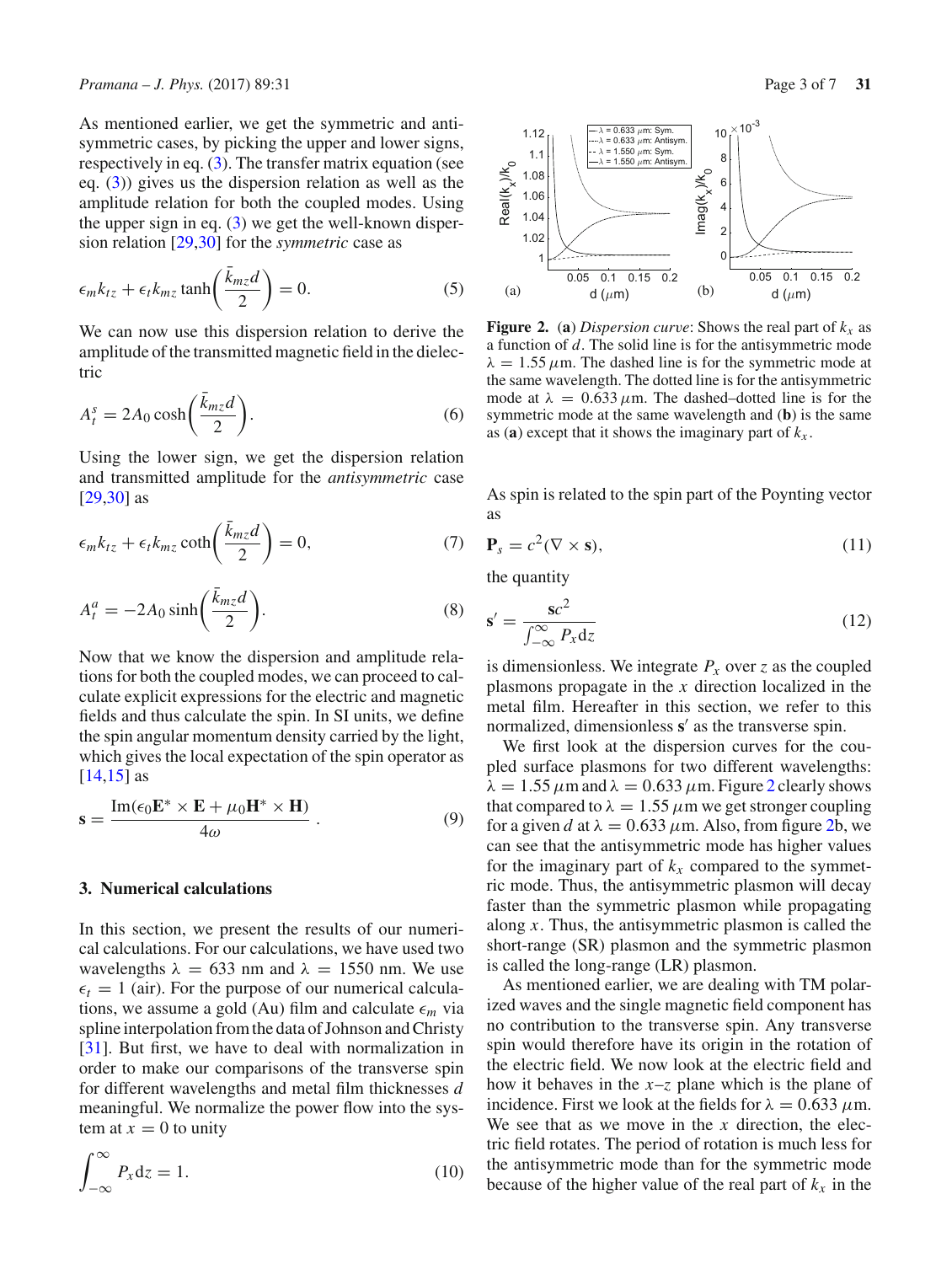

**Figure 3.** Electric field in the plane of incidence for  $\lambda = 0.633$   $\mu$ m and  $d = 0.006$   $\mu$ m. (**a**) and (**b**) show the field distribution for the symmetric and antisymmetric modes, respectively.



**Figure 4.** Electric field in the plane of incidence for  $\lambda = 1.55$   $\mu$ m and  $d = 0.002$   $\mu$ m. (a) and (b) show the field distribution for the symmetric and antisymmetric modes, respectively.

antisymmetric mode. The rotation of the electric field is a consequence of the phase difference between the electric field components in the incident plane. However, it is still the wavelength, that is determined by the real part of  $k_x$ , which determines the frequency with which each field component changes sign as *x* varies. Higher values of the real part of  $k_x$  in the antisymmetric mode make them change sign quicker as they propagate and thus make the rotation of the electric field faster. We also see that the field decays as we move along *x*. This is due to the high value of the imaginary part of  $k_x$  in the antisymmetric mode.

In figure 4 we look at the electric field for  $\lambda =$ 1.55  $\mu$ m and  $d = 0.002 \mu$ m. Note that we used a smaller thickness of metal  $(d = 0.002 \mu m)$  in order to have appreciable decay of the SR mode with  $\lambda$  = 1.55  $\mu$ m compared to  $\lambda$  = 0.633  $\mu$ m (compare the scales of the imaginary part of  $k_x$  in figures 2a and 2b). Again we see properties similar to figure 3. The field rotates faster in the antisymmetric case than in the symmetric case and the fields also decay as we move along *x*. The reasons are again appreciable difference in the value of the real and imaginary parts of  $k_x$  for the symmetric and antisymmetric modes.

As we know that the rotation of the fields in a plane gives rise to the spin angular momentum along the axis of rotation, we realize that the rotation of the fields in the  $x-z$  plane should give rise to a spin angular momentum along *y*. As shown in our analytic calculations for the lossless case in the next section, the numerical calculations for the lossy case also show that there is a transverse spin along the *y*-axis. Also, we must note here that the sense of rotation of the electric field changes across the metal–dielectric interface. Therefore, the transverse spin density should change sign across the interface.

Now that we know to expect transverse spin from the electric field distribution, we look at the change in the transverse spin density of the modes as we change the strength of the coupling. The transverse spin is calculated at the metal–dielectrc interface. We see that the transverse spin increases rapidly at small values of the metal film thickness *d* for the antisymmetric (SR) mode. As expected, the transverse spin also changes sign across the metal–dielectric interface.

The behaviour of the transverse spin mimics that of the dispersion curve. At small values of *d*, the transverse spin is distinct for the symmetric and antisymmetric modes. At larger values of *d*, in a manner akin to the dispersion curves, the spin for the symmetric and the antisymmetric modes become equal. Given that the transverse spin for the two cases is dependent on  $k_x$ , this behaviour may be expected and is clearly seen in figure 5. From figure 5 we note that the difference in the transverse spin density between the symmetric and antisymmetric modes increases with stronger coupling (smaller values of metal film thickness *d*). However, the difference is more pronounced at larger values of *d* for smaller wavelengths. As stated earlier, from figure 2 we saw that the coupling is stronger for larger *d* at smaller wavelength. Thus, we can conclude that the difference in the transverse spin between the coupled modes is directly related to the strength of the coupling. Stronger coupling leads to a greater difference in the transverse spin between the coupled modes.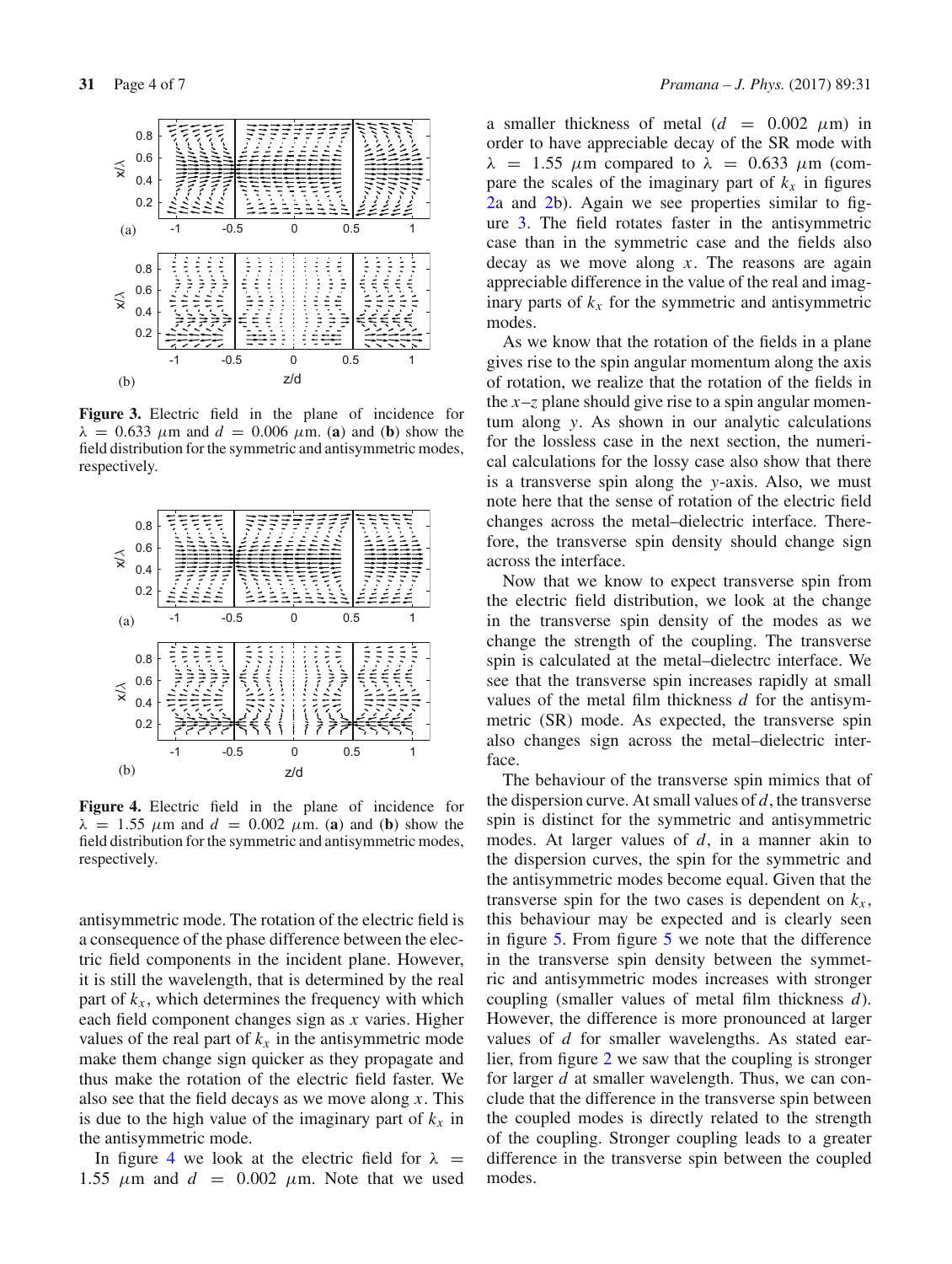

**Figure 5.** (a) Transverse spin density in the metal at  $z = d/2$ as a function of metal film thickness *d*. The solid line is for the antisymmetric mode  $\lambda = 1.55 \,\mu\text{m}$ . The dashed line is for the symmetric mode at the same wavelength. The dotted line is for the antisymmetric mode at  $\lambda = 0.633 \,\mu$ m. The dashed–dotted line is for the symmetric mode at the same wavelength and (**b**) is the same as (**a**) but now the transverse spin is calculated in the dielectric.

#### **4. Analytical results for the lossless case**

In this section, we present explicit analytical results for having a better insight into the underlying physics. In order to be able to arrive at analytic expressions for the transverse spin angular momentum density, we use a specific assumption [9]. We assume that we are working with media, where the permittivitties under consideration are all real. As a consequence of ignoring ohmic losses in metals, the calculations get drastically simplified with purely imaginary propagation constant in metal. It is to be noted that here we present results without any normalization. Thus, the results contain unknown constant amplitude *A*0, which was earlier fixed by the normalization constraint given by eq.  $(11)$ .

We start with the symmetric case. The electric and magnetic fields in the metal are as follows:

$$
\mathbf{H}_m^s = 2A_0 \cosh(\bar{k}_{mz}z) e^{ik_x x} \hat{\mathbf{y}},\tag{13}
$$

$$
\mathbf{E}_m^s = \frac{A_0}{\omega \epsilon_m \epsilon_0} [-2i\bar{k}_{mz} \sinh(\bar{k}_{mz}z)\hat{x} -2k_x \cosh(\bar{k}_{mz}z)\hat{z}]e^{ik_x x}.
$$
 (14)

From eq. (13) we can see that the magnetic field distribution inside the metal for the symmetric mode has cosh dependence on *z* and thus is symmetric.

The electric and the magnetic fields in the dielectric can be expressed as

$$
\mathbf{H}_d^s = 2A_0 \cosh\left(\frac{\bar{k}_{mz}d}{2}\right) e^{ik_x x} e^{-\bar{k}_{tz}(z - (d/2))} \hat{y},\qquad(15)
$$

$$
\mathbf{E}_d^s = \frac{2A_0 \cosh(k_{mz} d/2)}{\omega \epsilon_t \epsilon_0} [i\bar{k}_{tz}\hat{x} - k_x \hat{z}] e^{ik_x x} e^{-\bar{k}_{tz}(z - (d/2))}.
$$
\n(16)

The point to be noted is the phase lag between the *x* and *z* components of the electric field vector (see eqs (14) and (16)) in the symmetric and antisymmetric modes. This creates a polarization ellipse in the plane of incidence and gives rise to a spin angular momentum perpendicular to it.

It is to be noted that as we are dealing with TMpolarized waves, there is no helicity-dependent spin. The only spin we get is the aforementioned helicityindependent transverse spin [7,9,10,17]. Because of the TM character of the incident fields, there is no magnetic field contribution to the spin angular momentum density (**H** has only one non-zero component along the *y* direction). Thus, the only contribution to the transverse spin is due to the electric fields rotating in the plane of incidence due to the phase lag between the *x* and *z* components. Following eq. (9), one can write down the transverse spin density in the metal as

$$
\mathbf{s}_m^s = \frac{k_x \bar{k}_{mz}}{\omega^3 \epsilon_0 \epsilon_m^2} |A_0|^2 \sinh(2\bar{k}_{mz}z)\hat{\mathbf{y}},\tag{17}
$$

while transverse spin density in the dielectric is given by

$$
\mathbf{s}_d^s = \frac{-2|A_0|^2 \cosh^2(\bar{k}_{mz}d/2)}{\omega^3 \epsilon_0 \epsilon_t^2} k_x \bar{k}_{tz} e^{-2\bar{k}_{tz}(z - (d/2))} \hat{y}.
$$
\n(18)

We now look at the antisymmetric case. The electric and the magnetic fields in the metal can be written as

$$
\mathbf{H}_{m}^{a} = -2A_0 \sinh(\bar{k}_{mz}z) e^{ik_x x} \hat{y}, \qquad (19)
$$

$$
\mathbf{E}_{m}^{a} = \frac{A_{0}}{\omega \epsilon_{m} \epsilon_{0}} [-2i\bar{k}_{mz} \cosh(\bar{k}_{mz}z)\hat{x} + 2k_{x} \sinh(\bar{k}_{mz}z)\hat{z}]e^{ik_{x}x}.
$$
 (20)

Similar expressions for the electric and the magnetic fields in dielectric are given by

$$
\mathbf{H}_{d}^{a} = -2A_{0} \sinh\left(\frac{\bar{k}_{mz}d}{2}\right) e^{ik_{x}x} e^{-\bar{k}_{tz}(z-(d/2))}\hat{y}, \quad (21)
$$

$$
\mathbf{E}_{d}^{a} = \frac{2A_{0} \sinh(\bar{k}_{mz}d/2)}{\omega\epsilon_{t}\epsilon_{0}} \times [-i\bar{k}_{tz}\hat{x} + k_{x}\hat{z}]e^{ik_{x}x} e^{-\bar{k}_{tz}(z-(d/2))}. \quad (22)
$$

For the antisymmetric mode as well there is again a phase lag between the *x* and *z* components of the electric field (see eqs  $(20)$  and  $(22)$ ) which leads to the transverse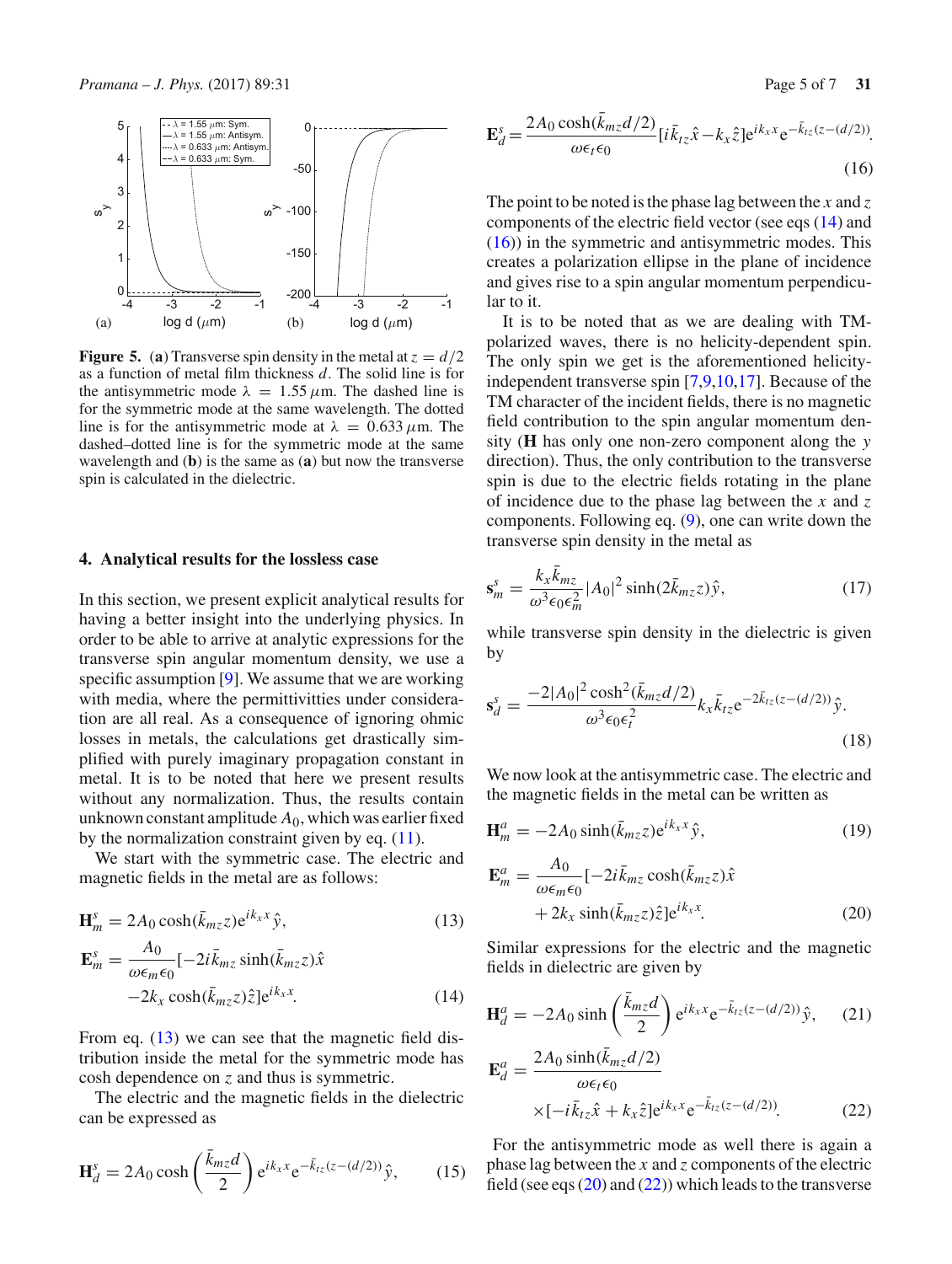spin. Finally, the transverse spin density in the metal for the antisymmetric mode is given by

$$
\mathbf{s}_m^a = \frac{k_x \bar{k}_{mz}}{\omega^3 \epsilon_0 \epsilon_m^2} |A_0|^2 \sinh(2\bar{k}_{mz}z) \hat{\mathbf{y}},\tag{23}
$$

while for the dielectric it can be written as

$$
\mathbf{s}_d^a = \frac{-2|A_0|^2 \sinh^2(\bar{k}_{mz}d/2)}{\omega^3 \epsilon_0 \epsilon_l^2} k_x \bar{k}_{tz} e^{-2\bar{k}_{tz}(z - (d/2))} \hat{y}.
$$
\n(24)

It is to be noted that even though the expressions for the transverse spin in the metal is the same for both the symmetric and the antisymmetric modes (see eqs  $(17)$ ) and  $(23)$ ), it does not imply that the transverse spin is identical for the two cases. It depends on the value of  $k_x$  for a given mode which is strongly dependent on the strength of coupling. Thus, for strong coupling (small values of *d*), there is a large difference in the value of  $k_x$ (and consequently in  $\mathbf{s}_m$  and  $\mathbf{s}_d$ ) in the symmetric and antisymmetric modes (see figure 2). The other important aspect that needs attention is the loss of distinction between the coupled modes in the context of propagation losses, because both of them are now lossless. In other words, the nomenclature long- and short-range loses its meaning.

### **5. Conclusion**

We have studied transverse spin in the context of coupled surface plasmons and show that the transverse spin is dependent on the symmetry and on the character of the modes, i.e., whether they are short range or long range. We note that for stronger coupling between the two interface plasmons, the difference in the transverse spin between the modes becomes more apparent. The transverse spin increases rapidly for small thicknesses in the short-range mode for its more pronounced propagation losses. In contrast to some previous studies on transverse spin with singleinterface plasmons, all numerical calculations are carried out retaining the loss effects in metal with the Johnson–Christie data. Analytical calculation for the lossless case clearly reveals the origin of the transverse spin in both the coupled modes. Our results agree with the fact that the transverse spin is dependent on the phase difference between the different components of the electric field. The short-range mode has a large imaginary component of the wave vector and from the transversality condition, it follows that the imaginary part of the longitudinal component of the electric field will be large. Thus, we see large transverse spin for the short-range mode. However, this large extraordinary transverse spin has to be measured at a very short distance within which the mode can survive.

#### **References**

- [1] L Allen, M W Beijersbergen, R J C Spreeuw and J P Woerdman, *Phys. Rev. A* **45**, 8185 (1992)
- [2] L Allen and M Padgett, *Contemp. Phys.* **41**(**5**), 275 (2000)
- [3] A Aiello, Norbert Lindlein, Christoph Marquardt and Gerd Leuchs, *Phys. Rev. Lett.* **103**, 100401 (2009)
- [4] K Y Bliokh and F Nori, *Phys. Rep.* **592**, 1 (2015)
- [5] K Y Bliokh, F J Rodriguez-Fortuno, F Nori and A V Zayats, *Nat. Photon.* **9**(**12**), 796 (2015)
- [6] A Aiello, P Banzer, M Neugebauer and G Leuchs, *Nat. Photon.* **9**, 789 (2015)
- [7] K Y Bliokh, A Y Bekshaev and F Nori, *Nat. Commun.* **5**, 3300 (2014).
- [8] M Neugebauer, T Bauer, A Aiello and P Banzer, *Phys. Rev. Lett.* **114**, 063901 (2015)
- [9] K Y Bliokh and F Nori, *Phys. Rev. A* **85**, 061801 (2012)
- [10] K Y Bliokh, D Smirnova and F Nori, *Science* **348**(**6242**), 1448 (2015)
- [11] D O Connor, P Ginzburg, F J Rodriguez-Fortuno, G A Wurtz and A V Zayats, *Nat. Commun.* **11**, 5 (2014)
- [12] T V Mechelen and Z Jacob, *Optica* **3**(**2**), 118 (2016)
- [13] F J Belinfante, *Physica* **7**(**5**), 449 (1940)
- [14] M V Berry, *J. Opt. A: Pure Appl. Opt.* **11**, 094001 (2009)
- [15] A Aiello and M V Berry, *J. Opt.* **17**, 062001 (2015)
- [16] M Antognozzi, C R Bermingham, R L Harniman, S Simpson, J Senior, R Hayward *et al*, *Nat. Phys.* (2016)
- [17] A Y Bekshaev, K Y Bliokh and F Nori, *Phys. Rev. X* **5**, 011039 (2015)
- [18] A Aiello and P Banzer, *J. Opt.* **18**, 085605 (2016)
- [19] M H Alizadeh and B M Reinhard, *Opt. Express* **24**(**8**), 8471 (2016)
- [20] W Wan, Y D Chong, L Ge, H Noh, A D Stone and H Cao, *Science* **331**, 889 (2011)
- [21] S Dutta-Gupta, O J F Martin, S Dutta Gupta and G S Agarwal, *Opt. Express* **20**, 1330 (2012)
- [22] K Nireekshan Reddy and S Dutta Gupta, *Opt. Lett.* **38**(**24**), 5252 (2013)
- [23] S Mukherjee and S Dutta Gupta, *Eur. Phys. J. Appl. Phys.* **76**, 30001 (2016)
- [24] S Saha, A K Singh, S K Ray, A Banerjee, S Dutta Gupta and N Ghosh, *Opt. Lett.* **41**(**19**), 4499 (2016)
- [25] D Sarid, R T Deck, A E Craig, R K Hickernell, R S Jameson and J J Fasano, *Appl. Opt.* **21**(**22**), 3993 (1982)
- [26] G S Agarwal and S Dutta Gupta, *Phys. Rev. B* **34**, 5239 (1986)
- [27] S Dutta Gupta, G V Varada and G S Agarwal, *Phys. Rev. B* **36**, 6331 (1987)